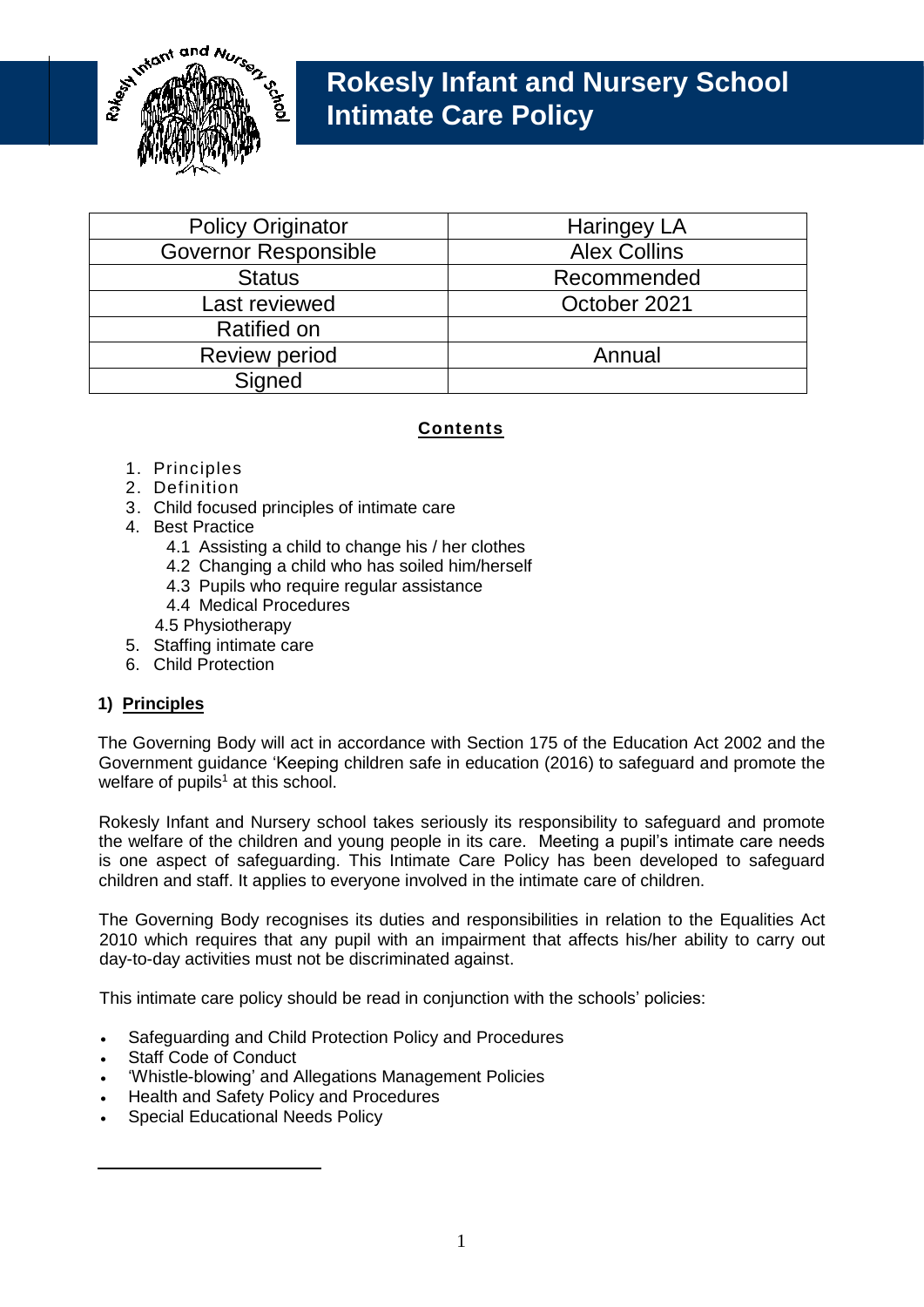The Governing Body is committed to ensuring that all staff responsible for the intimate care of pupils will undertake their duties in a professional manner at all times. It is acknowledged that these adults are in a position of great trust.

We recognise that there is a need to treat all pupils with respect and dignity when intimate care is given. The child's welfare is of paramount importance and his/her experience of intimate and personal care should be a positive one. It is essential that every pupil is treated as an individual and that care is given gently and sensitively: no pupil should be attended to in a way that causes distress or pain.

Staff will work in close partnership with parent/carers and other professionals to share information and provide continuity of care.

Where pupils with complex and/or long term health conditions have a health care plan in place, the plan should, where relevant, take into account the principles and best practice guidance in this intimate care policy.

All staff undertaking intimate care must be given appropriate training.

## **2) Definition**

Intimate care can be defined as any care which involves washing, touching or carrying out a procedure to intimate personal areas which most people usually carry out themselves but some pupils are unable to do because of their age, physical difficulties or other special needs.

It also includes supervision of pupils involved in intimate self-care.

#### **3) Child focused principles of intimate care**

The following are the fundamental principles upon which the policy and guidelines are based:

- Every child has the right to be safe.
- Every child has the right to personal privacy.
- Every child has the right to be valued as an individual.
- Every child has the right to be treated with dignity and respect.
- Every child has the right to be involved and consulted in their own intimate care to the best of their abilities.
- Every child has the right to express their views on their own intimate care and to have such views taken into account.
- Every child has the right to have levels of intimate care that are as consistent as possible.

## **4) Best Practice**

#### **4.1 Assisting a child to change his / her clothes**

This is more common in our foundation stage. On occasions an individual child may require some assistance with changing if, for example, he / she has an accident at the toilet, gets wet outside, or has vomit on his / her clothes etc.

Staff will always encourage children to dress and undress unaided. However, if assistance is required this will be given. Staff will always ensure that they have a colleague nearby when supporting dressing/ undressing and always give the child the opportunity to change in private.

If staff are concerned in any way or a child is distressed then parents/carers will be asked if they can come to school to assist their child.

#### **4.2 Changing a child who has soiled him/herself**

If a child soils him/ herself in school a professional judgement has to be made as to whether it is appropriate to change the child in school, or request the parent/carer to collect the child for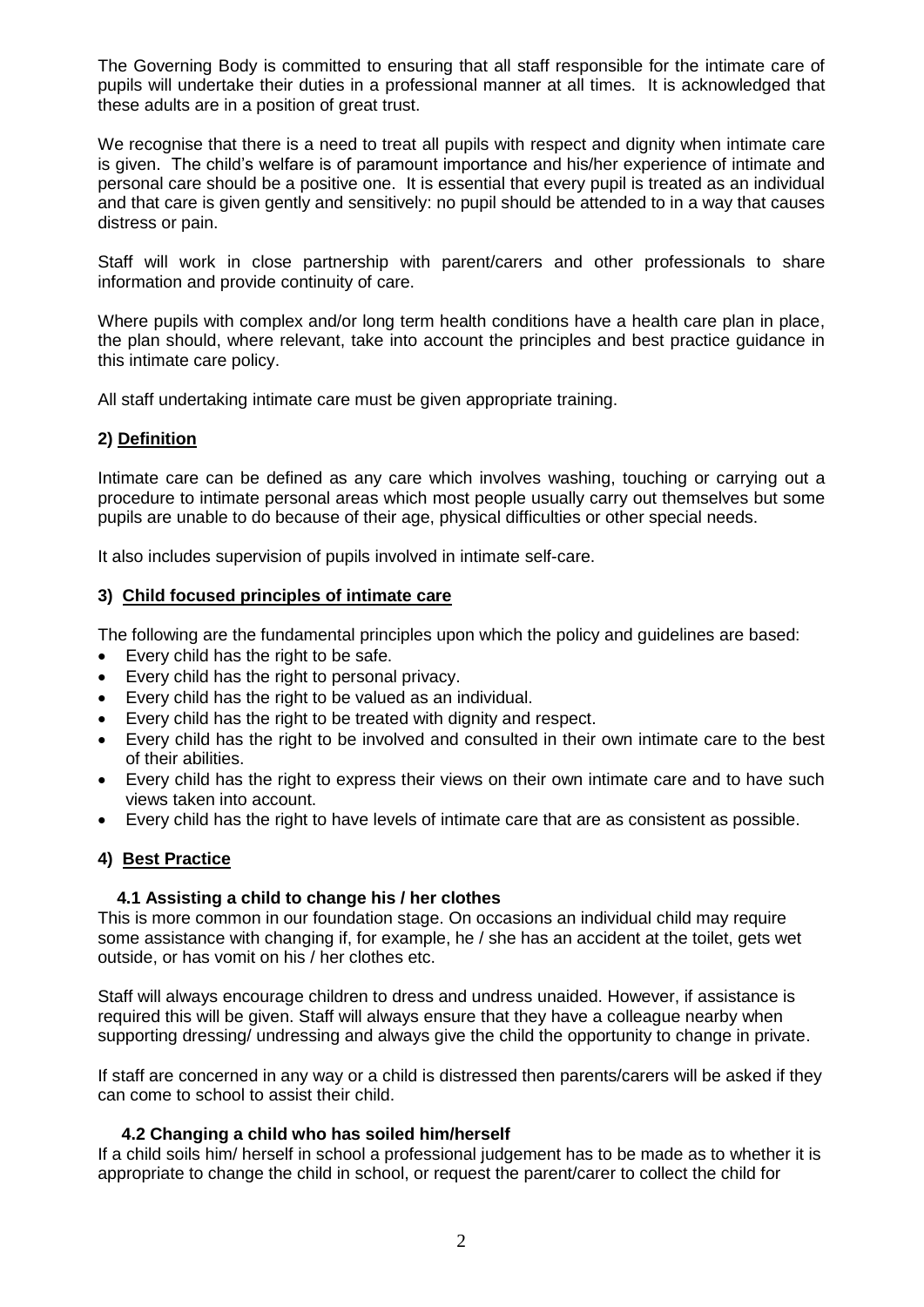changing. In either circumstance the child's needs are paramount and he/she should be comforted and reassured throughout. The following guidelines outline our usual procedures but we will also seek to make age-appropriate and individual responses where needed.

The child will be given the opportunity to clean themselves and change his / her underwear in private. School will have a supply of wipes, clean underwear and spare uniform for this purpose.

If a child is not able to complete this task, school staff will attempt to contact the parents/carers to inform them of the situation and ask them to come to school to support their child's changing.

If the parents/carer is able to come to school within an appropriate time frame; the child will be accompanied and supported by a staff member until they arrive. This avoids any further distress and preserves dignity.

If the parents/carers cannot attend, the decision will be taken on the basis of loco-parentis and our duty of care to meet the needs of the child to change the child, the member of staff completing the care should advise another member of staff that they are changing the child.

Where a care plan is **not** in place, parents/carers will be informed the same day if their child has needed help with meeting intimate care needs (eg has had an 'accident' and wet or soiled him/herself). It is recommended practice that information on intimate care should be treated as confidential and communicated in person by telephone or by sealed letter, not through the home/school diary.

#### **4.3 Pupils who require regular assistance**

Pupils who require regular assistance with intimate care have written individual health care plans or intimate care plans agreed by staff, parents/carers and any other professionals actively involved, such as school nurses or physiotherapists. The plan will be agreed at a meeting at which all key staff and the pupil will be present wherever possible/appropriate. Any historical concerns (such as past abuse) should be taken into account. The plan should be reviewed as necessary, but at least annually, and at any time of change of circumstances, e.g. for residential trips or staff changes (where the staff member concerned is providing intimate care). They should also take into account procedures for educational visits/day trips.

Accurate records should be kept when a child requires assistance with intimate care; these can be brief but should, as a minimum, include full date, times and any comments such as changes in the child's behaviour. It should be clear who was present in every case. These records will be kept in the child's file and available to parents/carers on request.

All pupils will be supported to achieve the highest level of autonomy possible given their age and abilities. Staff will encourage each individual pupil to do as much for his/herself as possible.

#### **4.4 Medical Procedures**

Pupils who are disabled might require assistance with invasive or non-invasive medical procedures such as the administration of rectal medication, managing catheters or colostomy bags. These procedures will be discussed with parents/carers, documented in the health care plan and will only be carried out by staff who have been trained to do so by medical staff.

It is particularly important that these staff follow appropriate infection control guidelines and ensure that any medical items are disposed of correctly.

A written record will be kept in a format agreed by parents and staff every time a child has an invasive medical procedure, e.g. support with catheter usage.

Any members of staff who administer first aid will be appropriately trained. If an examination of a child is required in an emergency aid situation another adult will be asked to be present, with due regard to the child's privacy and dignity.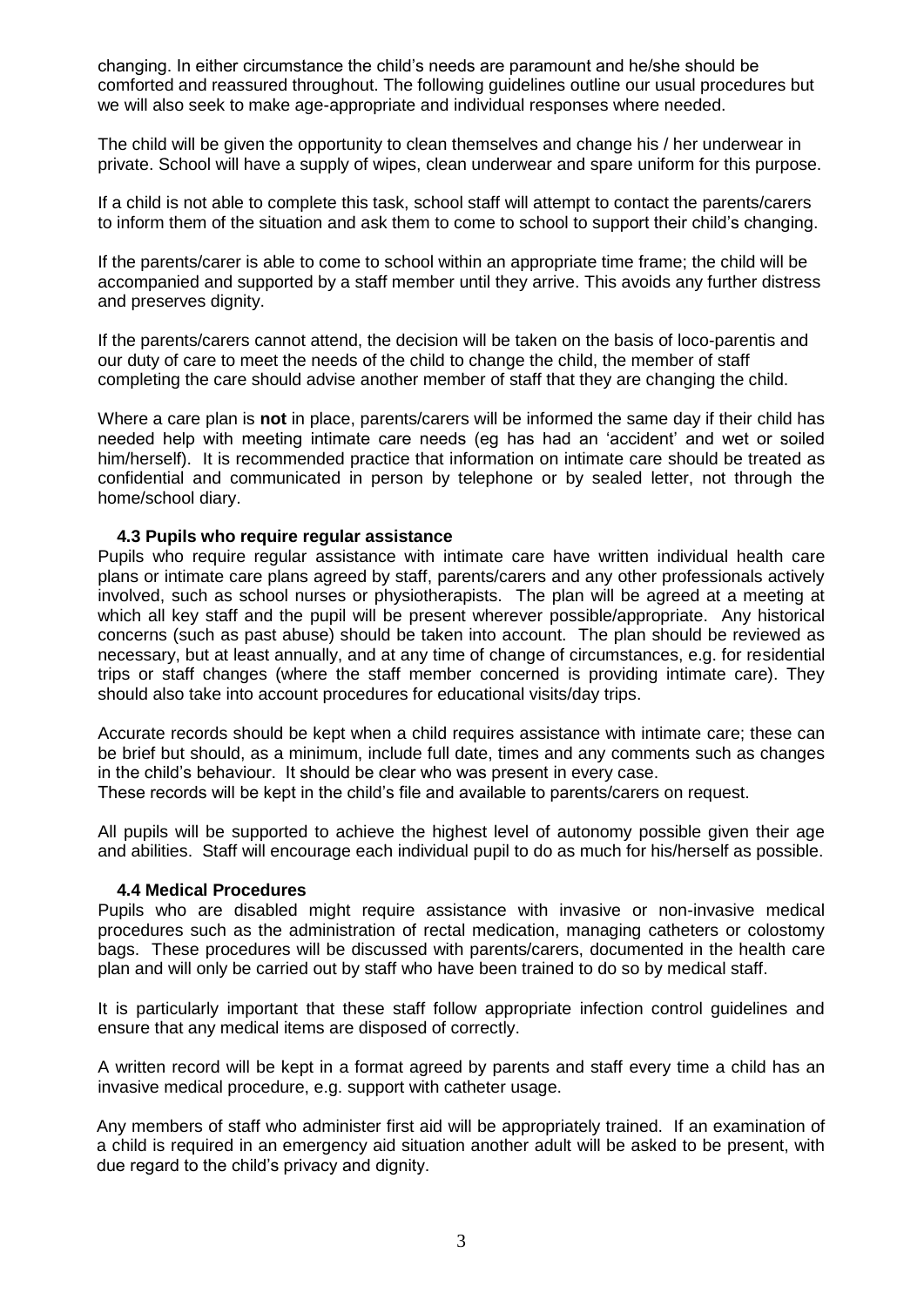# **4.5 Physiotherapy**

Pupils who require physiotherapy whilst at school should have this carried out by a trained physiotherapist. If it is agreed in the EHCP that a member of the school staff should undertake part of the physiotherapy regime (such as assisting children with exercises), then the required technique must be demonstrated by the physiotherapist personally, written guidance given to the school staff and updated regularly. The physiotherapist should observe the member of staff applying the technique.

Under no circumstances should school staff devise and carry out their own exercises or physiotherapy programmes.

# **5 Staffing intimate care**

Staff who provide intimate care are trained in personal care (eg health and safety training in moving and handling) according to the needs of the pupil. Staff are aware of best practice regarding infection control, including the requirement to wear disposable gloves and aprons where appropriate. Staff will be supported to adapt their practice in relation to the needs of individual pupils.

Every child's right to privacy and modesty will be respected. Careful consideration will be given to each pupil's situation to determine who and how many carers might need to be present when s/he needs help with intimate care. SEN advice suggests that reducing the numbers of staff involved goes some way to preserving the child's privacy and dignity. Wherever possible, the pupil's wishes and feelings should be sought and taken into account.

An individual member of staff should inform another appropriate adult if they are going alone to assist a pupil with intimate care.

Adults who assist pupils with intimate care will be employees of the school, not students or volunteers, and therefore have the usual range of safer recruitment checks, including enhanced DBS checks.

Health & Safety guidelines must be adhered to regarding waste products, and the use of yellow clinical waste bins.

No member of staff will carry a mobile phone, camera or similar device whilst providing intimate care.

Care plans include specific information for supporting children with bespoke medical needs.

## **6) Child Protection – see: RIS Safeguarding and Child Protection Policy and Procedures**

The Governors and staff at this school recognise that pupils with special needs and who are disabled are particularly vulnerable to all types of abuse.

From a child protection perspective it is acknowledged that intimate care involves risks for children and adults as it may involve staff touching private parts of a pupil's body. In this school best practice will be promoted and all adults (including those who are involved in intimate care and others in the vicinity) will be encouraged to be vigilant at all times, to seek advice where relevant and take account of safer working practice.

Where appropriate, pupils will be taught personal safety skills carefully matched to their level of development and understanding.

If a member of staff has any concerns about physical changes in a pupil's presentation, e.g. unexplained marks, bruises, etc s/he will immediately report concerns to the Designated Safeguarding Lead. A clear written record of the concern will be completed and the school's child protection procedures followed.